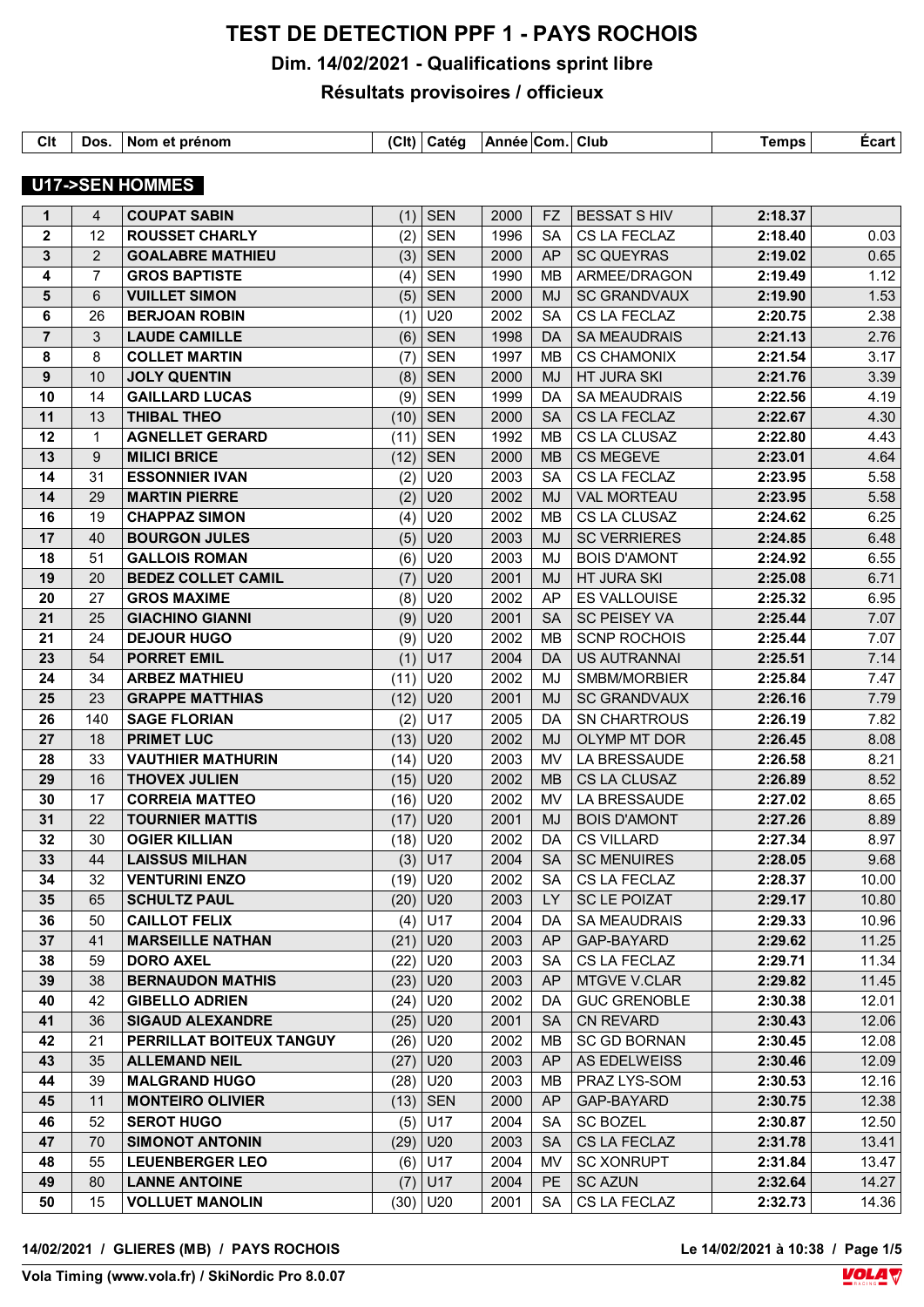| <b>Clt</b> | Dos. | Nom et prénom                    |      | $ CH $ Catég | Année Com. Club |           |                     | <b>Temps</b> | Écart |
|------------|------|----------------------------------|------|--------------|-----------------|-----------|---------------------|--------------|-------|
| 51         | 63   | <b>BUET PIERRE LOIC</b>          | (8)  | U17          | 2004            | <b>MJ</b> | SMBM/MORBIER        | 2:32.81      | 14.44 |
| 52         | 37   | <b>MISSILLIER CONSTANT</b>       | (31) | U20          | 2003            | <b>MB</b> | <b>SC GD BORNAN</b> | 2:32.92      | 14.55 |
| 53         | 45   | <b>CHICHIGNOUD LOUIS</b>         | (32) | U20          | 2002            | DA        | <b>US AUTRANNAI</b> | 2:32.98      | 14.61 |
| 54         | 109  | <b>BOURDE MARTIN</b>             | (9)  | U17          | 2004            | <b>AU</b> | <b>CNAP</b>         | 2:33.16      | 14.79 |
| 55         | 48   | <b>VINCENT LENNIE</b>            | (10) | U17          | 2004            | <b>MJ</b> | HT JURA SKI         | 2:33.19      | 14.82 |
| 56         | 83   | <b>MIGNOT BAPTISTE</b>           | (11) | U17          | 2004            | <b>MJ</b> | SMBM/MORBIER        | 2:33.38      | 15.01 |
| 57         | 106  | <b>COLOMBAN ALEXIS</b>           | (12) | U17          | 2005            | <b>MB</b> | <b>SCNP ROCHOIS</b> | 2:33.92      | 15.55 |
| 58         | 68   | <b>BLAISON EDOUARD</b>           | (13) | U17          | 2005            | MV        | <b>VAGNEY ROCHE</b> | 2:34.00      | 15.63 |
| 59         | 56   | <b>CHATEAUNEUF OSCAR</b>         | (33) | U20          | 2003            | <b>MJ</b> | <b>BOIS D'AMONT</b> | 2:34.34      | 15.97 |
| 60         | 101  | <b>PELLEGRINI NINO</b>           | (14) | U17          | 2004            | <b>MJ</b> | OYE-PALLET          | 2:34.36      | 15.99 |
| 61         | 66   | <b>LAURENT BASTIEN</b>           | (34) | U20          | 2002            | <b>SA</b> | <b>CS MERIBEL</b>   | 2:34.50      | 16.13 |
| 62         | 49   | <b>BELLE CLOT SAMUEL</b>         | (15) | U17          | 2004            | <b>MB</b> | <b>SCNP ROCHOIS</b> | 2:34.65      | 16.28 |
| 63         | 73   | <b>FAUDON EVAN</b>               | (35) | U20          | 2002            | <b>SA</b> | CS LA FECLAZ        | 2:34.85      | 16.48 |
| 64         | 88   | <b>BARON BAPTISTE</b>            | (36) | U20          | 2003            | MB        | CS LA CLUSAZ        | 2:34.98      | 16.61 |
| 65         | 85   | <b>VALLEIX JORIS</b>             | (16) | U17          | 2005            | <b>MB</b> | <b>SCNP ROCHOIS</b> | 2:35.15      | 16.78 |
| 66         | 61   | <b>GAULIER AUBIN</b>             | (17) | U17          | 2004            | DA        | <b>CS VILLARD</b>   | 2:35.17      | 16.80 |
| 67         | 75   | <b>LEBARD JAN</b>                | (18) | U17          | 2004            | <b>MB</b> | <b>DRAGONS ANNY</b> | 2:35.20      | 16.83 |
| 68         | 77   | <b>BARRAU NOA</b>                | (37) | U20          | 2003            | MB        | <b>SALLANCHES</b>   | 2:35.23      | 16.86 |
| 68         | 64   | <b>GENEST NOA</b>                | (19) | U17          | 2004            | <b>AU</b> | <b>SC MEZENC</b>    | 2:35.23      | 16.86 |
| 70         | 84   | <b>FRIBOURG QUENTIN</b>          | (20) | U17          | 2004            | AP        | <b>SAUZE BARCEL</b> | 2:35.26      | 16.89 |
| 71         | 69   | <b>CALANDRY RAPHAEL</b>          | (21) | U17          | 2004            | <b>MB</b> | <b>DRAGONS ANNY</b> | 2:35.55      | 17.18 |
| 72         | 93   | <b>VIGUIER QUENTIN</b>           | (22) | U17          | 2005            | <b>MB</b> | CS LA CLUSAZ        | 2:36.12      | 17.75 |
| 73         | 94   | <b>JACQUES ALBAN</b>             | (23) | U17          | 2004            | <b>MJ</b> | OYE-PALLET          | 2:36.83      | 18.46 |
| 74         | 28   | <b>GONNON LOUIS</b>              | (38) | U20          | 2002            | AP        | GAP-BAYARD          | 2:36.99      | 18.62 |
| 75         | 99   | <b>CLAVEL SIMON</b>              | (24) | U17          | 2005            | <b>MB</b> | CS LA CLUSAZ        | 2:37.15      | 18.78 |
| 76         | 47   | <b>FARGIER LEO</b>               | (39) | U20          | 2002            | AU        | <b>SC MEZENC</b>    | 2:37.31      | 18.94 |
| 77         | 90   | <b>CHOLVY ARTHUR</b>             | (25) | U17          | 2004            | <b>AU</b> | CN ST JULIEN        | 2:37.85      | 19.48 |
| 78         | 71   | <b>CHEVALIER BOIVERT QUENTIN</b> | (40) | U20          | 2003            | AP        | AS EDELWEISS        | 2:37.90      | 19.53 |
| 79         | 72   | <b>BERLIOZ ANTHONY</b>           | (26) | U17          | 2004            | <b>SA</b> | CS LA FECLAZ        | 2:37.95      | 19.58 |
| 80         | 76   | <b>TUILLIERE ANDEOL</b>          | (27) | U17          | 2004            | AP        | <b>LES TROLLS</b>   | 2:38.11      | 19.74 |
| 81         | 145  | <b>CHEVALIER LORIS</b>           | (28) | U17          | 2005            | DA        | <b>SA MEAUDRAIS</b> | 2:38.46      | 20.09 |
| 82         | 57   | <b>DOUILLET BAPTISTE</b>         | (29) | U17          | 2004            | DA        | <b>SN CHARTROUS</b> | 2:38.81      | 20.44 |
| 83         | 112  | <b>BUNOZ BASILE</b>              |      | $(41)$ U20   | 2003            | DA        | SNB CHAMROUS        | 2:38.85      | 20.48 |
| 84         | 122  | <b>GIORDANENGO LOUIS</b>         |      | $(30)$ U17   | 2004            | DA.       | SNB CHAMROUS        | 2:39.26      | 20.89 |
| 85         | 62   | <b>GROS MICHELE</b>              |      | $(31)$ U17   | 2004            | <b>MB</b> | <b>SC CONTAMINE</b> | 2:39.53      | 21.16 |
| 86         | 95   | <b>BOUVEROT ZIAN</b>             |      | $(42)$ U20   | 2003            | MВ        | <b>SC CONTAMINE</b> | 2:39.55      | 21.18 |
| 87         | 107  | <b>TURENNE MATTEO</b>            |      | $(32)$ U17   | 2005            | AP        | <b>ORRES EMBRUN</b> | 2:39.80      | 21.43 |
| 87         | 43   | <b>DEUFFIC CHARLY</b>            | (32) | U17          | 2004            | DA        | US AUTRANNAI        | 2:39.80      | 21.43 |
| 89         | 60   | <b>PERROUD DORIAN</b>            |      | $(34)$ U17   | 2004            | <b>MB</b> | <b>SCNP ROCHOIS</b> | 2:39.96      | 21.59 |
| 90         | 79   | <b>TAGLIONE ENZO</b>             | (35) | U17          | 2004            | MJ        | SMBM/MORBIER        | 2:40.32      | 21.95 |
| 91         | 87   | <b>BIZZOCCHI ESTEBAN</b>         |      | $(36)$ U17   | 2005            | MB        | SC D'AGY            | 2:40.35      | 21.98 |
| 92         | 58   | <b>SICRE PAULIN</b>              |      | $(37)$ U17   | 2004            | AU        | EM LA TOUR          | 2:40.92      | 22.55 |
| 93         | 123  | <b>BRETON AURELIEN</b>           |      | $(43)$ U20   | 2003            | <b>MB</b> | <b>VILLARD/BOEG</b> | 2:41.04      | 22.67 |
| 94         | 81   | PETIOT PAUL                      |      | $(38)$ U17   | 2004            | AP        | ES VALLOUISE        | 2:41.25      | 22.88 |
| 95         | 135  | <b>NOEL BRICE</b>                |      | $(39)$ U17   | 2005            | <b>MV</b> | LAC BLANC SN        | 2:41.51      | 23.14 |
| 96         | 78   | <b>FORTINA ADAM</b>              |      | $(40)$ U17   | 2004            | MВ        | <b>SC CONTAMINE</b> | 2:41.77      | 23.40 |
| 97         | 142  | <b>GIRAUD BRICE</b>              |      | $(41)$ U17   | 2005            | AP        | ES VALLOUISE        | 2:41.83      | 23.46 |
| 98         | 104  | <b>VAXELAIRE ROMAIN</b>          |      | $(42)$ U17   | 2005            | MV        | LA BRESSAUDE        | 2:41.92      | 23.55 |
| 99         | 86   | <b>LECOCQ CLEMENT</b>            |      | $(43)$ U17   | 2004            | AU        | <b>CNAP</b>         | 2:42.03      | 23.66 |
| 100        | 74   | <b>VERGNOLLE TITOUAN</b>         | (44) | U20          | 2003            | DA        | <b>SN CHARTROUS</b> | 2:42.07      | 23.70 |
| 101        | 97   | <b>DELOCHE LINO</b>              |      | $(44)$ U17   | 2005            | <b>MB</b> | <b>SC GD BORNAN</b> | 2:42.22      | 23.85 |
| 102        | 67   | <b>GRASSET LILIAN</b>            |      | $(45)$ U20   | 2002            | LY.       | <b>SC LE POIZAT</b> | 2:42.25      | 23.88 |
| 103        | 124  | <b>FUCHS ARTHUR</b>              |      | $(45)$ U17   | 2004            | <b>MB</b> | CS LA CLUSAZ        | 2:43.34      | 24.97 |
|            |      |                                  |      |              |                 |           |                     |              |       |

Le 14/02/2021 à 10:38 / Page 2/5<br>**VOLA**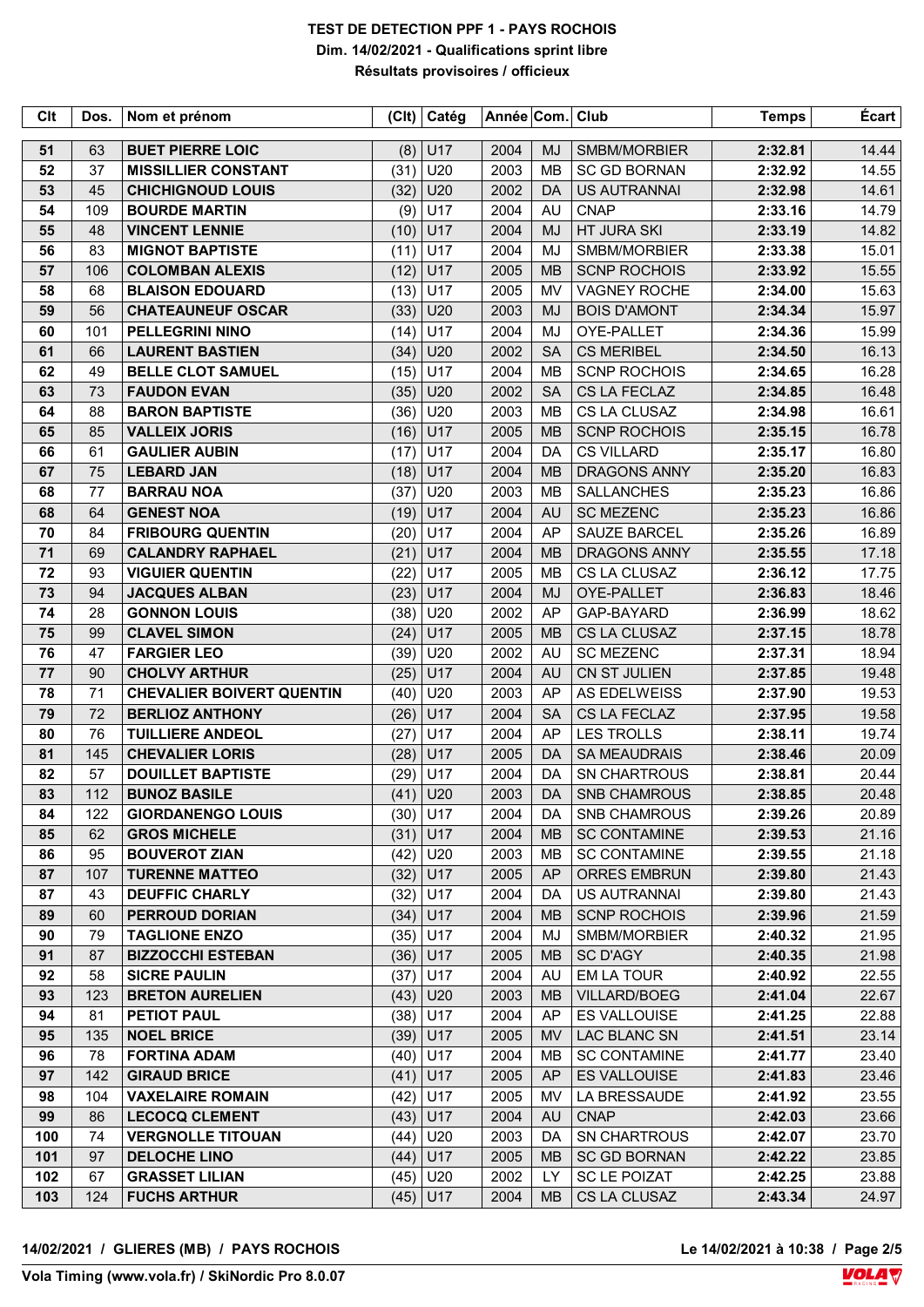| Clt | Dos. | Nom et prénom                  | C    | Catég      | Année Com. |           | Club                | <b>Temps</b> | Écart   |
|-----|------|--------------------------------|------|------------|------------|-----------|---------------------|--------------|---------|
| 103 | 113  | <b>LOEWERT JULES</b>           | (45) | U17        | 2005       | <b>SA</b> | CS LA FECLAZ        | 2:43.34      | 24.97   |
| 105 | 105  | <b>WEIBEL FELIX</b>            | (47) | U17        | 2005       | <b>MV</b> | <b>SC RANSPACH</b>  | 2:43.62      | 25.25   |
| 106 | 114  | PERRILLAT BOITEUX ANTHONY      | (48) | U17        | 2005       | <b>MB</b> | <b>SC GD BORNAN</b> | 2:43.93      | 25.56   |
| 107 | 117  | <b>MOUCHET ZIAN</b>            | (49) | U17        | 2004       | MJ        | OYE-PALLET          | 2:43.97      | 25.60   |
| 108 | 89   | <b>MAGINI ELOHANN</b>          | (50) | U17        | 2004       | <b>LY</b> | <b>CS VALROMEY</b>  | 2:43.99      | 25.62   |
| 109 | 130  | <b>COURVOISIER NOE</b>         | (51) | U17        | 2005       | MJ        | <b>SC MONT NOIR</b> | 2:44.14      | 25.77   |
| 110 | 92   | <b>LAVIALLE PIERRE</b>         | (46) | U20        | 2002       | <b>DA</b> | <b>SN CHARTROUS</b> | 2:44.57      | 26.20   |
| 111 | 148  | <b>RAVIER PIERRE LOUIS</b>     | (52) | U17        | 2005       | DA        | <b>SN CHARTROUS</b> | 2:44.70      | 26.33   |
| 112 | 144  | <b>REYMOND LARUINAZ ARNAUD</b> | (53) | U17        | 2005       | <b>DA</b> | SNO                 | 2:44.71      | 26.34   |
| 113 | 133  | <b>MONNIER CLEMENT</b>         | (54) | U17        | 2005       | MJ        | <b>SC VERRIERES</b> | 2:44.77      | 26.40   |
| 114 | 147  | <b>DELERCE THIBAULT</b>        | (55) | U17        | 2005       | <b>MB</b> | <b>SC D'AGY</b>     | 2:45.45      | 27.08   |
| 115 | 98   | <b>REBOULLET DELABBE TOM</b>   | (56) | U17        | 2004       | MJ        | HT JURA SKI         | 2:46.02      | 27.65   |
| 116 | 110  | <b>CORBREJAUD ENZO</b>         | (57) | U17        | 2005       | <b>SA</b> | <b>SC BOZEL</b>     | 2:46.09      | 27.72   |
| 117 | 139  | <b>DREYER THEO</b>             | (58) | U17        | 2005       | <b>MV</b> | <b>SC RANSPACH</b>  | 2:46.12      | 27.75   |
| 118 | 82   | <b>GRAND JULIEN</b>            | (59) | U17        | 2004       | <b>MJ</b> | <b>SC GRANDVAUX</b> | 2:46.23      | 27.86   |
| 119 | 137  | <b>MARIE ADELIN</b>            | (60) | U17        | 2005       | <b>MB</b> | <b>SC D'AGY</b>     | 2:46.33      | 27.96   |
| 120 | 126  | POCHARD ALEX KENZO             | (61) | U17        | 2004       | <b>MJ</b> | <b>CSR PONTARLI</b> | 2:46.74      | 28.37   |
| 121 | 119  | <b>BLANCHET GASPARD</b>        | (62) | U17        | 2004       | <b>SA</b> | CS LA FECLAZ        | 2:46.82      | 28.45   |
| 122 | 121  | <b>JACQUET GAEL</b>            | (63) | U17        | 2004       | LY        | <b>CS VALROMEY</b>  | 2:47.09      | 28.72   |
| 123 | 136  | <b>DORNIER MORGAN</b>          | (64) | U17        | 2005       | MJ        | <b>SC LESFOURGS</b> | 2:47.55      | 29.18   |
| 124 | 131  | <b>CADI GAUTIER</b>            | (65) | U17        | 2005       | <b>SA</b> | CS LA FECLAZ        | 2:47.62      | 29.25   |
| 125 | 91   | <b>TOURNIER GABIN</b>          | (66) | U17        | 2004       | MJ        | <b>ES SAUGETTE</b>  | 2:48.81      | 30.44   |
| 126 | 111  | <b>LUZET HUGO</b>              | (67) | U17        | 2005       | <b>MB</b> | CS LA CLUSAZ        | 2:48.95      | 30.58   |
| 127 | 143  | <b>LACROIX MATTHIAS</b>        | (68) | U17        | 2005       | <b>MB</b> | <b>DRAGONS ANNY</b> | 2:49.31      | 30.94   |
| 128 | 141  | <b>SANSONNE NINO</b>           | (69) | U17        | 2005       | <b>AP</b> | MTGVE V.CLAR        | 2:49.53      | 31.16   |
| 129 | 116  | <b>MOREL VICTOR</b>            | (70) | U17        | 2004       | MJ        | <b>SKI ROUSSES</b>  | 2:49.64      | 31.27   |
| 130 | 100  | <b>PANISSET SIMON</b>          | (71) | U17        | 2004       | <b>MB</b> | <b>SC GD BORNAN</b> | 2:50.26      | 31.89   |
| 131 | 96   | <b>JARRIAND ELIO</b>           | (72) | U17        | 2004       | <b>SA</b> | CS LA FECLAZ        | 2:50.31      | 31.94   |
| 132 | 103  | <b>ROUX MATTEO</b>             | (73) | U17        | 2004       | AP        | MTGVE V.CLAR        | 2:50.87      | 32.50   |
| 133 | 108  | <b>FAVRE BONVIN TITOUAN</b>    | (74) | U17        | 2004       | MB        | <b>SC GD BORNAN</b> | 2:53.18      | 34.81   |
| 134 | 120  | <b>OUVRIER BUFFET JULES</b>    | (75) | U17        | 2005       | <b>MB</b> | CS LA CLUSAZ        | 2:53.76      | 35.39   |
| 135 | 134  | <b>POINSONNET PABLO</b>        | (76) | U17        | 2005       | AP        | MTGVE V.CLAR        | 2:55.83      | 37.46   |
| 136 | 146  | <b>AMEYE EDGAR</b>             |      | $(77)$ U17 | 2005       | SA        | CS LA FECLAZ        | 2:56.79      | 38.42   |
| 137 | 149  | <b>BRIXY MORGAN</b>            |      | $(78)$ U17 | 2005       | DA        | <b>GUC GRENOBLE</b> | 2:57.41      | 39.04   |
| 138 | 128  | <b>MAUGAIN TIMOTHE</b>         |      | $(79)$ U17 | 2005       | MJ        | <b>ES SAUGETTE</b>  | 2:58.00      | 39.63   |
| 139 | 115  | <b>GONIN LEANDRE</b>           |      | $(80)$ U17 | 2004       | MВ        | <b>SC GD BORNAN</b> | 2:58.36      | 39.99   |
| 140 | 118  | <b>CHEVRIER ANTONIN</b>        | (81) | U17        | 2004       | SA        | CS LA FECLAZ        | 2:59.23      | 40.86   |
| 141 | 129  | <b>REGNIER VINCENT</b>         | (82) | U17        | 2005       | SA        | CS LA FECLAZ        | 3:00.50      | 42.13   |
| 142 | 127  | <b>LAVIALLE ALEXANDRE</b>      |      | $(83)$ U17 | 2005       | DA        | SN CHARTROUS        | 3:07.91      | 49.54   |
| 143 | 132  | <b>MONGELLAZ JULES</b>         | (84) | U17        | 2005       | MВ        | <b>SC CONTAMINE</b> | 3:09.48      | 51.11   |
| 144 | 102  | <b>LERAY AWEN</b>              |      | $(85)$ U17 | 2004       | AU        | <b>CNAP</b>         | 3:12.45      | 54.08   |
| 145 | 138  | <b>FIVEL DEMORET HUGO</b>      |      | $(86)$ U17 | 2005       | MВ        | <b>SC CONTAMINE</b> | 3:13.25      | 54.88   |
| 146 | 125  | <b>FAVRE FELIX KILLIAN</b>     |      | $(87)$ U17 | 2005       | <b>MB</b> | <b>SC GD BORNAN</b> | 3:20.63      | 1:02.26 |

### **Absents (3)**

| Э  | <b>BUIATTI VINCENT</b>   | <b>SEN</b> | 1999 | AP.       | CO DEVOLUY          |  |
|----|--------------------------|------------|------|-----------|---------------------|--|
| 46 | <b>JAN PIERRE</b>        | U17        | 2004 | MV        | <b>GERARDMER SN</b> |  |
| 53 | <b>BLANCHARD TITOUAN</b> | U17        | 2004 | <b>MB</b> | ∣CS LA CLUSAZ       |  |

## **U17 DAMES**

| 202 | <b>DY MARGOT</b><br>TIRL. | (1) | $\sqrt{11}$ | 2005 | <b>MB</b> | <b>USAZ</b><br>$A$ $C$<br>$\sim$<br>いい<br>$\mathbf{v}$ | 2.277 |  |
|-----|---------------------------|-----|-------------|------|-----------|--------------------------------------------------------|-------|--|

#### **14/02/2021 / GLIERES (MB) / PAYS ROCHOIS Le 14/02/2021 à 10:38 / Page 3/5**

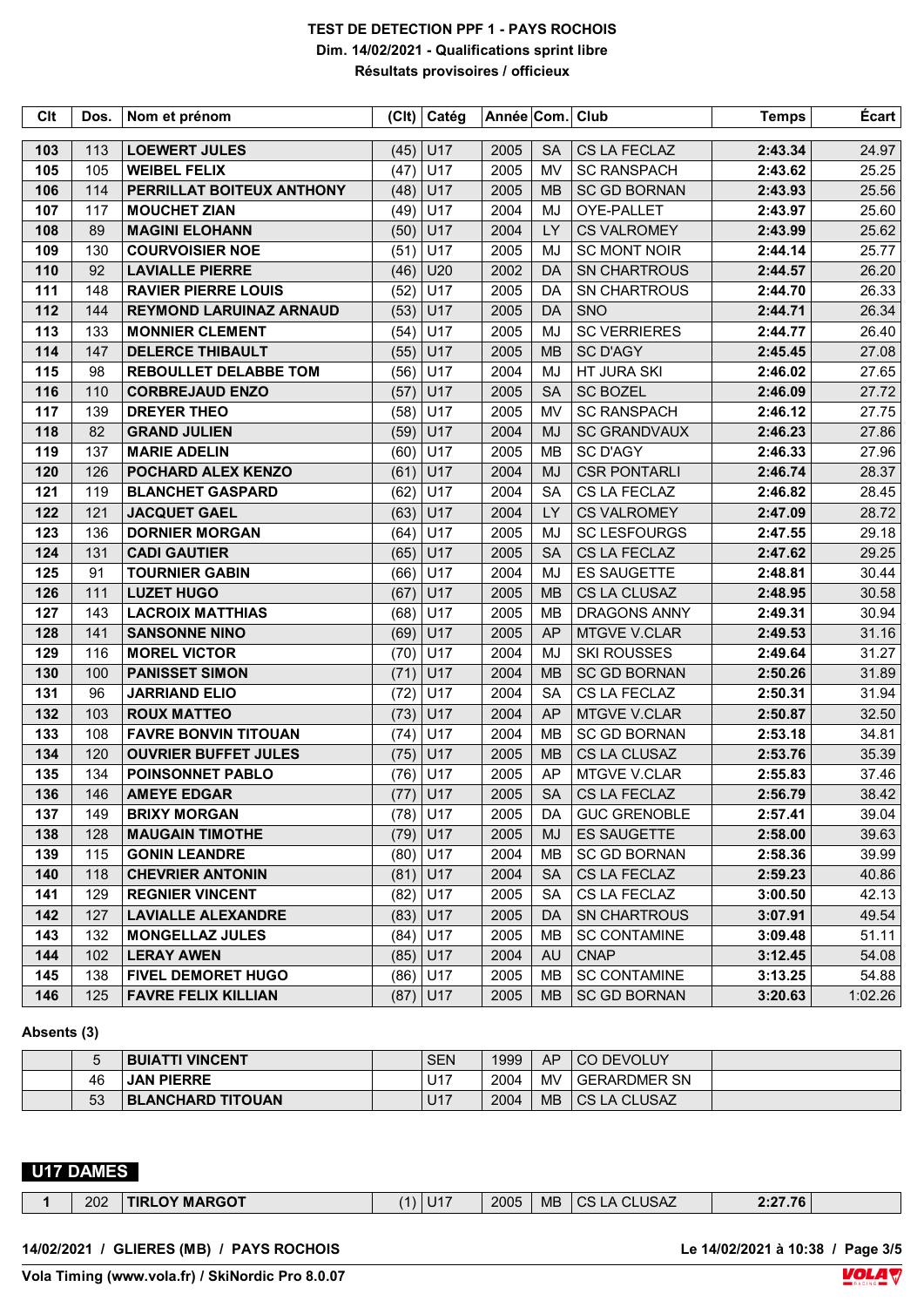| Clt            | Dos. | Nom et prénom               |      | (Clt) Catég | Année Com. Club |           |                     | <b>Temps</b> | Écart |
|----------------|------|-----------------------------|------|-------------|-----------------|-----------|---------------------|--------------|-------|
| $\mathbf 2$    | 201  | <b>PERRY LEONIE</b>         | (2)  | U17         | 2004            | <b>MV</b> | LA BRESSAUDE        | 2:34.62      | 6.86  |
| 3              | 204  | <b>BERTHET MELINA</b>       | (3)  | U17         | 2004            | DA        | <b>VERCORS SKF</b>  | 2:34.99      | 7.23  |
| 4              | 203  | <b>FAVRE BONVIN MANON</b>   | (4)  | U17         | 2004            | <b>MB</b> | <b>SC GD BORNAN</b> | 2:35.77      | 8.01  |
| 5              | 205  | <b>CONVARD HEIDI</b>        | (5)  | U17         | 2004            | <b>SA</b> | COURCHEVEL          | 2:36.46      | 8.70  |
| 6              | 208  | <b>MIOLLANY LORENA</b>      | (6)  | U17         | 2004            | <b>MB</b> | <b>CNG</b>          | 2:38.71      | 10.95 |
| $\overline{7}$ | 212  | <b>CATEL JADE</b>           | (7)  | U17         | 2004            | <b>DA</b> | SNB CHAMROUS        | 2:38.78      | 11.02 |
| 8              | 216  | <b>LEFEVRE EMMA</b>         | (8)  | U17         | 2004            | <b>MB</b> | CS LA CLUSAZ        | 2:38.95      | 11.19 |
| 9              | 219  | <b>CHARRIER LEANE</b>       | (9)  | U17         | 2005            | <b>SA</b> | CS LA FECLAZ        | 2:39.14      | 11.38 |
| 10             | 206  | <b>FLOCHON JOLY CANDICE</b> | (10) | U17         | 2004            | LY        | <b>US CORMARANC</b> | 2:40.80      | 13.04 |
| 11             | 207  | <b>DESSEUX MAYA</b>         | (11) | U17         | 2004            | <b>SA</b> | CS LA FECLAZ        | 2:41.35      | 13.59 |
| 12             | 241  | PERRILLAT BOTTONET MANON    | (12) | <b>U17</b>  | 2005            | <b>MB</b> | <b>SC GD BORNAN</b> | 2:43.16      | 15.40 |
| 13             | 214  | <b>MARTIN THEZE LIV</b>     | (13) | U17         | 2004            | <b>MB</b> | <b>SC GD BORNAN</b> | 2:43.45      | 15.69 |
| 14             | 209  | <b>BASTHARD BOGAIN LEA</b>  | (14) | U17         | 2004            | <b>MB</b> | <b>SCNP ROCHOIS</b> | 2:44.89      | 17.13 |
| 15             | 236  | <b>JONNARD MILLA</b>        | (15) | U17         | 2005            | AP        | <b>MTGVE V.CLAR</b> | 2:45.38      | 17.62 |
| 16             | 231  | <b>HERICHER MAYA</b>        | (16) | U17         | 2004            | <b>SA</b> | CS LA FECLAZ        | 2:45.79      | 18.03 |
| 17             | 233  | <b>BOURDIN ALICE</b>        | (17) | U17         | 2005            | <b>MJ</b> | <b>SC FRASNE DR</b> | 2:46.58      | 18.82 |
| 18             | 237  | <b>GLORIOD MANON</b>        | (18) | U17         | 2005            | <b>MJ</b> | OYE-PALLET          | 2:46.65      | 18.89 |
| 19             | 217  | <b>MASSUCCO HELENE</b>      | (19) | U17         | 2004            | DA        | <b>SNB CHAMROUS</b> | 2:46.99      | 19.23 |
| 20             | 224  | <b>PHILIP NINON</b>         | (20) | U17         | 2005            | <b>AP</b> | MTGVE V.CLAR        | 2:47.05      | 19.29 |
| 21             | 235  | <b>PATOIS DAPHNE</b>        | (21) | U17         | 2005            | <b>SA</b> | CS LA FECLAZ        | 2:47.18      | 19.42 |
| 22             | 211  | PERRILLAT COLLOMB JUSTINE   | (22) | U17         | 2004            | <b>MB</b> | <b>SC GD BORNAN</b> | 2:47.57      | 19.81 |
| 23             | 226  | <b>TRESANINI MATHILDE</b>   | (23) | U17         | 2004            | <b>SA</b> | <b>SC PEISEY VA</b> | 2:48.05      | 20.29 |
| 24             | 225  | <b>TAIRRAZ NOEMIE</b>       | (24) | U17         | 2004            | DA        | SNO                 | 2:48.30      | 20.54 |
| 25             | 245  | <b>JULLIARD MAYLIS</b>      | (25) | U17         | 2005            | <b>MB</b> | <b>SALLANCHES</b>   | 2:48.98      | 21.22 |
| 26             | 238  | <b>BARREAU CONSTANCE</b>    | (26) | U17         | 2004            | <b>MB</b> | CS LA CLUSAZ        | 2:49.07      | 21.31 |
| 27             | 232  | <b>BOUTON MELIE</b>         | (27) | U17         | 2004            | MJ        | HT JURA SKI         | 2:49.35      | 21.59 |
| 28             | 215  | <b>TRISTRAM ROMANE</b>      | (28) | U17         | 2004            | <b>MV</b> | LAC BLANC SN        | 2:50.25      | 22.49 |
| 29             | 221  | <b>BOURGUIGNON LOULA</b>    | (29) | U17         | 2004            | DA        | SNO                 | 2:50.29      | 22.53 |
| 30             | 218  | <b>SCHWEITZER GARANCE</b>   | (30) | U17         | 2005            | <b>MV</b> | <b>SC RANSPACH</b>  | 2:50.73      | 22.97 |
| 31             | 230  | <b>BILLET LAILA</b>         | (31) | U17         | 2005            | MJ        | OYE-PALLET          | 2:50.92      | 23.16 |
| 32             | 210  | <b>TULIK LELIA</b>          | (32) | U17         | 2004            | <b>MB</b> | CS LA CLUSAZ        | 2:51.05      | 23.29 |
| 33             | 222  | <b>CHARLET ANGELINA</b>     | (33) | U17         | 2005            | <b>MB</b> | <b>CS ARGENTIER</b> | 2:51.39      | 23.63 |
| 34             | 240  | <b>RIFFAUD CAMILLE</b>      |      | $(34)$ U17  | 2004            | <b>MB</b> | <b>SALLANCHES</b>   | 2:54.48      | 26.72 |
| 35             | 223  | <b>GROSJEAN JEHANNE</b>     |      | $(35)$ U17  | 2005            | MV        | VAGNEY ROCHE        | 2:56.64      | 28.88 |
| 36             | 242  | <b>CAT JULIE</b>            |      | $(36)$ U17  | 2005            | MJ        | <b>SC MONT NOIR</b> | 2:56.90      | 29.14 |
| 37             | 220  | <b>FAVIER LOLA</b>          |      | $(37)$ U17  | 2004            | <b>SA</b> | <b>CS KARELLIS</b>  | 2:58.59      | 30.83 |
| 38             | 234  | <b>LACROIX SARAH</b>        |      | $(38)$ U17  | 2004            | MJ        | <b>BOIS D'AMONT</b> | 3:00.25      | 32.49 |
| 39             | 239  | <b>BONNARDEL MELIA</b>      |      | $(39)$ U17  | 2005            | AP        | SERRE CHEVAL        | 3:01.52      | 33.76 |
| 40             | 229  | <b>BACQUENOIS CAMILLE</b>   |      | $(40)$ U17  | 2004            | AU        | <b>SC DE BESSE</b>  | 3:02.06      | 34.30 |
| 41             | 244  | <b>GONTHARET CHARLOTTE</b>  | (41) | U17         | 2005            | <b>SA</b> | <b>SC PEISEY VA</b> | 3:02.68      | 34.92 |
| 42             | 228  | <b>BLANC ELISA</b>          |      | $(42)$ U17  | 2004            | <b>SA</b> | <b>COURCHEVEL</b>   | 3:03.67      | 35.91 |
| 43             | 227  | <b>BLONDEAU VALENTINE</b>   |      | $(43)$ U17  | 2004            | MJ        | <b>SC MONT NOIR</b> | 3:03.96      | 36.20 |
| 44             | 243  | <b>BARONE CAMILLE</b>       |      | $(44)$ U17  | 2005            | <b>MB</b> | <b>SC GD BORNAN</b> | 3:07.71      | 39.95 |
| 45             | 246  | <b>FRANCAIS CHLOE</b>       |      | $(45)$ U17  | 2005            | DA        | <b>GUC GRENOBLE</b> | 3:11.39      | 43.63 |

#### **Absents (2)**

| 212<br>ں اے | <b>ARIANE</b><br><b>PIGNOT</b> | 7147<br>$\cup$   | 2005 | <b>MB</b> | SC D'AGY                      |  |
|-------------|--------------------------------|------------------|------|-----------|-------------------------------|--|
| 247         | <b>RAFAITIN ELOISE</b>         | . -<br><b>UI</b> | 2005 | AP        | <b>CHEVAL</b><br><b>SERRE</b> |  |

## **U20+SEN DAMES**

|  | 253 | <b>ERE ENORA</b> | (1) | - י | 1992 | <b>MB</b> | <b>HAMON</b><br>∍миг<br>BUNE | :34.40 |  |
|--|-----|------------------|-----|-----|------|-----------|------------------------------|--------|--|
|--|-----|------------------|-----|-----|------|-----------|------------------------------|--------|--|

**14/02/2021 / GLIERES (MB) / PAYS ROCHOIS Le 14/02/2021 à 10:38 / Page 4/5**